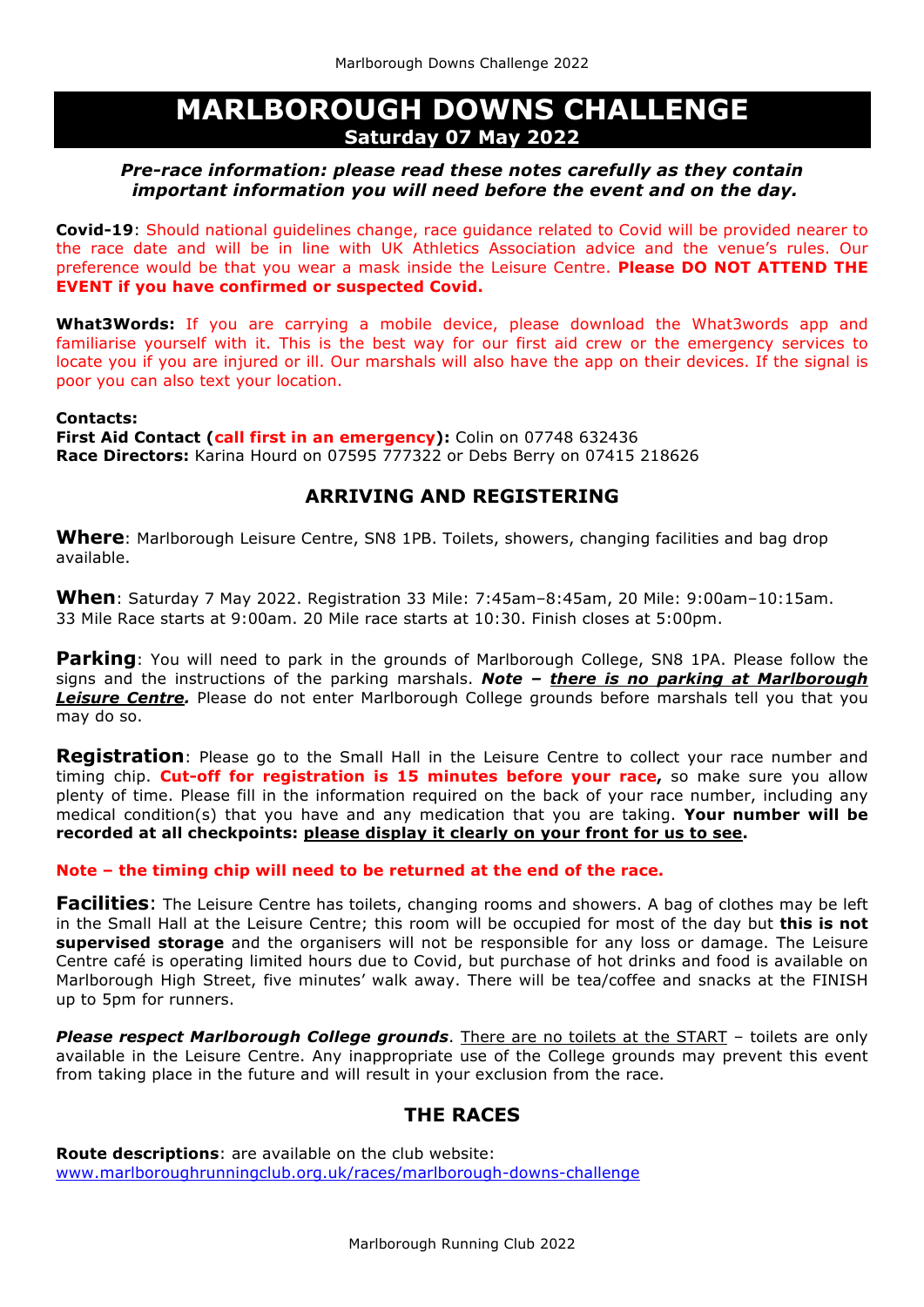Copies will be emailed to you with this information. Please print the route for your race and bring it with you on the day. If there are any last-minute changes these will be announced on the website, Facebook page and on the day. The route is on public rights of way except for the START, which is in the grounds of Marlborough College: this is private land and may not be used at any other time. Much of the route is remote from public roads.

**Countryside code:** Please follow the countryside code at all times, taking particular care to close all gates and avoid disturbing livestock. Report any accidental damage at the next checkpoint. And please – NO LITTER, especially gel wrappers which, as well as being unsightly, are a hazard to wildlife and farm animals. It is a condition of our licence from the County Council that runners do not leave any **litter!** 

**Checkpoint refreshments:** All checkpoints will offer water and other drinks, with hot drinks available at Checkpoint 7. *We will NOT be providing cups, so please carry your own cup*. All checkpoints, with the exception of CP1 after just 2.2 miles, will also offer sweets, biscuits, etc.

**Direction signs on route**: The Marlborough Downs Challenge route is now almost entirely unmarked – finding your way is part of the event and, therefore, is your responsibility. Do not assume that the person in front knows where they're going! Use the route description provided and/or map and compass; the best map is OS Explorer sheet 157. There may be some arrow signs near the START and FINISH, plus at a very few key points on the routes. As in all events, signs can be tampered with and are intended merely as an extra aid – at all times, the written route descriptions and OS map take precedence.

| Checkpoint no.  | Grid Ref | <b>Distance</b> | Open       | Close               |
|-----------------|----------|-----------------|------------|---------------------|
| CP <sub>1</sub> | SU165667 | 2.2 miles       | 9:00am     | 11:15am             |
| CP <sub>2</sub> | SU116638 | 6.4 miles       | 9:30am     | 12:15 <sub>pm</sub> |
| CP <sub>3</sub> | SU081652 | 8.9 miles       | 9:45am     | 13:00               |
| CP <sub>4</sub> | SU006618 | 15.3 miles      | $10:30$ am | 13:15               |
| CP <sub>5</sub> | SU027661 | 18.6 miles      | 11:00am    | 14:00               |
| CP <sub>6</sub> | SU032694 | 21.4 miles      | 11:15am    | 14:45               |
| CP <sub>7</sub> | SU089698 | 12.1/25.6 miles | $10:45$ am | 15:45               |
| CP <sub>8</sub> | SU143714 | 15.7/29.2 miles | 12:00pm    | 16:45               |
| <b>FINISH</b>   | SU182689 | 19.2/32.6 miles | 12:30pm    | 17:00               |

## **Checkpoint opening times**:

*Anyone arriving at a checkpoint after the closing time will be retired from the event and asked to surrender their race number. If you continue on the route it will be at your own risk.*

**You will see that the Finish closes at 5pm as Marlborough Leisure Centre closes then. If you arrive later than 5pm there will not be hot food or drinks available.**

**33 mile race cut-off**: There is a short-cut from CP3 directly to CP7, which reduces the total distance to roughly 20 miles. Anyone taking this short-cut must inform the marshals at CP3, who will mark your number before you leave the checkpoint.

*Anyone on the 33 mile route who arrives at CP3 after 11am will automatically be directed to the shorter route.*

**PLEASE NOTE**: **33 mile runners**: if you choose to take the short-cut at CP3, or if you are directed to take it by one of our marshals, we may not be able to include your time in the final race results, and you will not be eligible for any prize. Also note that, if you are a speedy runner, checkpoints 7 and 8 may not have opened by the time you reach them if you take this short-cut. However, on finishing you would still be awarded an MDC pottery mug.

### **If you have any doubt about your ability to complete 33 miles by 5pm, or to get to CP3 (8.9 Miles) by 11am, we suggest that you email us at**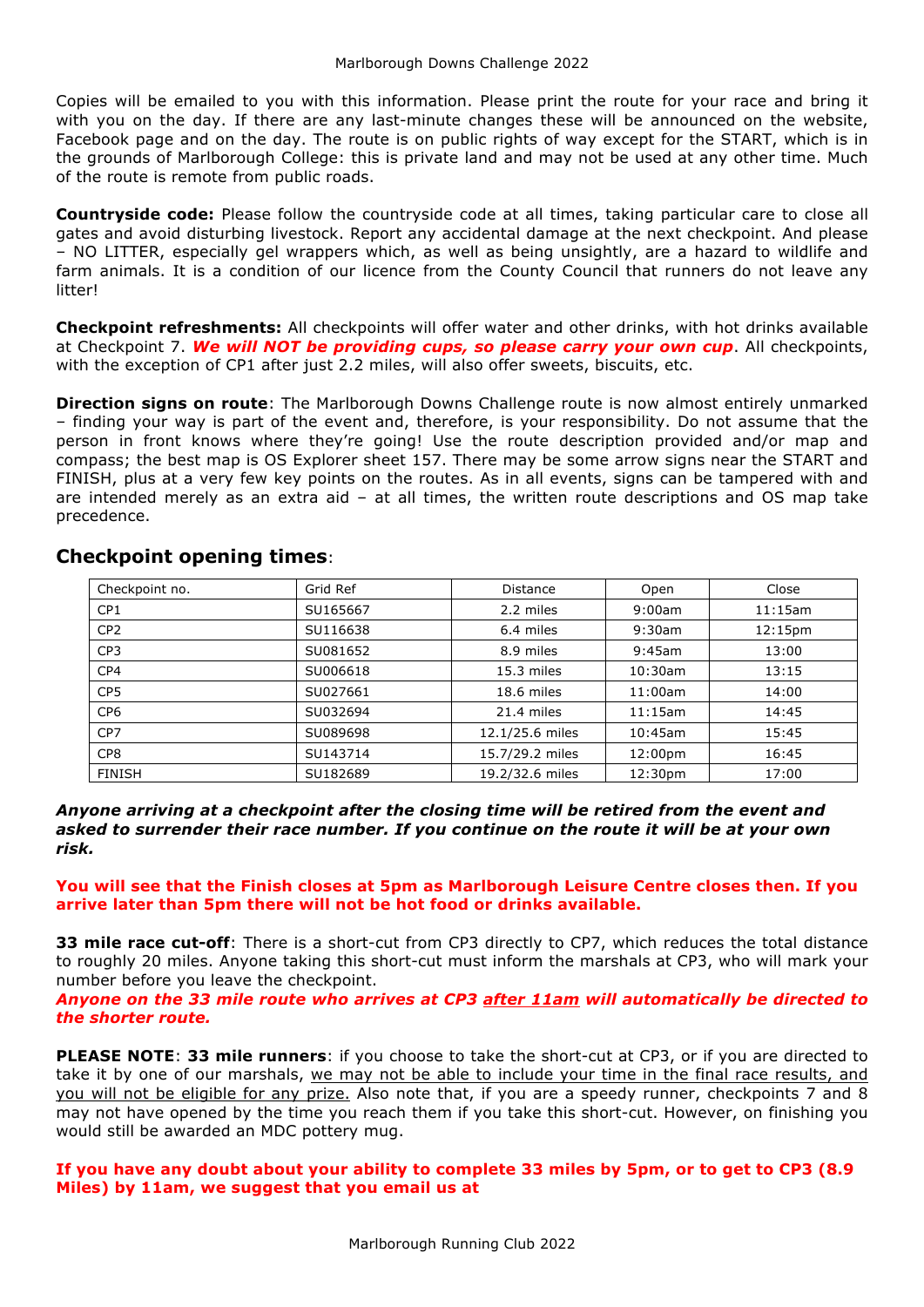**downschallenge@marlboroughrunningclub.org.uk by Tuesday 3 May to change to the 20 mile race.** 

**Retiring from the race**: If you need to retire, you *MUST* report to a checkpoint, or give your name and race number to a marshal at the FINISH. We take your safety seriously and check all numbers to ensure everyone is accounted for; we will initiate a search if necessary. If you do not report your retirement, it can cause considerable difficulties and you may be banned from future MRC events.

If you get lost and fail to find a checkpoint for more than a few hours, please telephone a Race Director on 07595 777322 or 07415 218626 and report your position. You should be aware that there are some parts of the course without mobile phone reception.

**Penalties**: There will be time penalties for anyone missing a checkpoint and runners doing so will not be eligible for any prizes.

**Chip timing**: We're pleased to be working with Tri and Enter Events for our Chip Timing and Results. This will ensure accurate timing and rapid access to results. Please wear your chip timing device as instructed at registration and return it at the end. We will only hand out mugs to runners who have returned their chip timing device!

**Prizes and awards**: In each race there will be prizes for 1st, 2nd and 3rd Men and Ladies as well as age group prizes. All finishers will receive a souvenir mug from the White Horse Pottery – www.whitehorsepottery.co.uk.

# **SAFETY**

**Suitable footwear and clothing** must be worn or carried. Parts of the route will be muddy. If the weather is wet and/or cold at the start then it's likely to be very wet and muddy and/or very cold out on the Downs! People have got lost in the mist! If it's sunny then sunburn may be a problem – don't forget to wear SPF.

**Road crossings**: Take great care at road crossings. The A4 and A4361 roads are fast so be very careful. **Marshals may be on hand but they are not permitted to halt or attempt to control traffic.**

## **It is your responsibility to ensure your own safety.**

**Injuries**: First Aid staff will be in attendance on the day. If you come across someone who is injured or ill please stay with them, keep them warm, note the name and number of the injured person and ask the next runner to seek help at the nearest checkpoint.

In the event of a **serious injury or illness**, and if you have phone signal, please:

- first call TrailMed (the race first aiders) on 07748 632436 (name: Colin) as our qualified paramedics may be able to reach you faster than the NHS.
- If you cannot get through, next call 999.
- Please also TEXT your location to 07748 632436 (name: Colin). This may work better where there is a poor signal. Please use the What3Words location if possible.
- You can also call Race Directors: Karina Hourd on 07595 777322 or Debs Berry on 07415 218626.

**Canal-side running:** 33 mile runners will follow some 3 miles of the Kennet & Avon Canal towpath. The towpath is narrow, and may be slippery in places. Runners are required to be considerate to other users on the towpath, for example by being courteous and by running in single file when other users are encountered. Care should be taken to ensure that competitors and other towpath users do not enter the water. Competitors should be aware of the dangers associated with Leptospirosis (Weil's